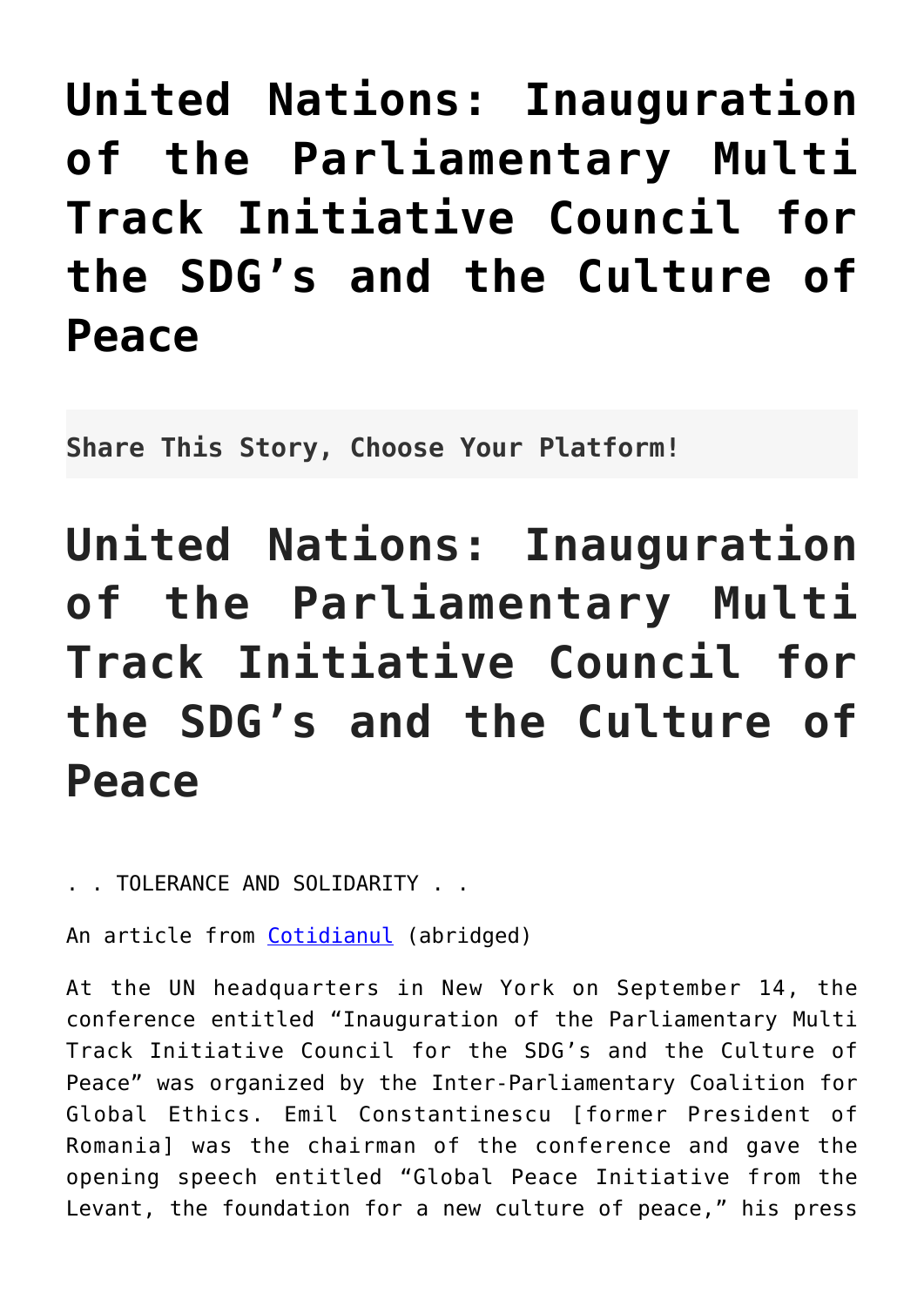office announced in a statement.

## Romanian

The presidium of the conference included Ambassador Ion Jinga, Permanent Representative of Romania to the United Nations, Ambassador Katalin Bogyay, Permanent Representative of Hungary to the United Nations, Lily Valchanova Liaison Officer UNESCO, Garry Jacobs, president of the World Academy of Art and Science and the World University Consortium, and S. Bekerman, secretary general of the Interparliamentary Coalition for Global Ethics.

Participants in Sessions 1 and 2, led by President Constantinescu included Giandomenico Picco, former Under-Secretary General of the United Nations and adviser to the Oxford Research Group, Master Jun Hong Lu, president and director of the Oriental Media Buddhist Association, Rabbi Elie Abadie, Director of the Jacob E. Safra Institute of Sephardic Studies at Yeshiva University, Imam Agha Jafri, founder of the American Muslim Congress, Wafik Moustafa, president of the Conservative Arab Network, Dr. Lahoucine Khabid, president of the Atlas Center for Diplomatic Studies, ZH Khurram, secretary general of the International Youth Forum, Dr. Boris Pincus, President of Religions in Dialogue, and Rabbi Yaakov D. Cohen, founder of the Institute for Noahide Code. . .

Speech given by Emil Constantinescu:

Global Peace Initiative from the Levant, the foundation for a new culture of peace

At its annual conference in 2011 in Berlin, the Academy for Cultural Diplomacy launched a project for a new type of relations between nations and states based on understanding instead of military pressure or economic conditions. . . It seems that this kind of relationship that gives peace a chance in the globalized world can find inspiration in the ancient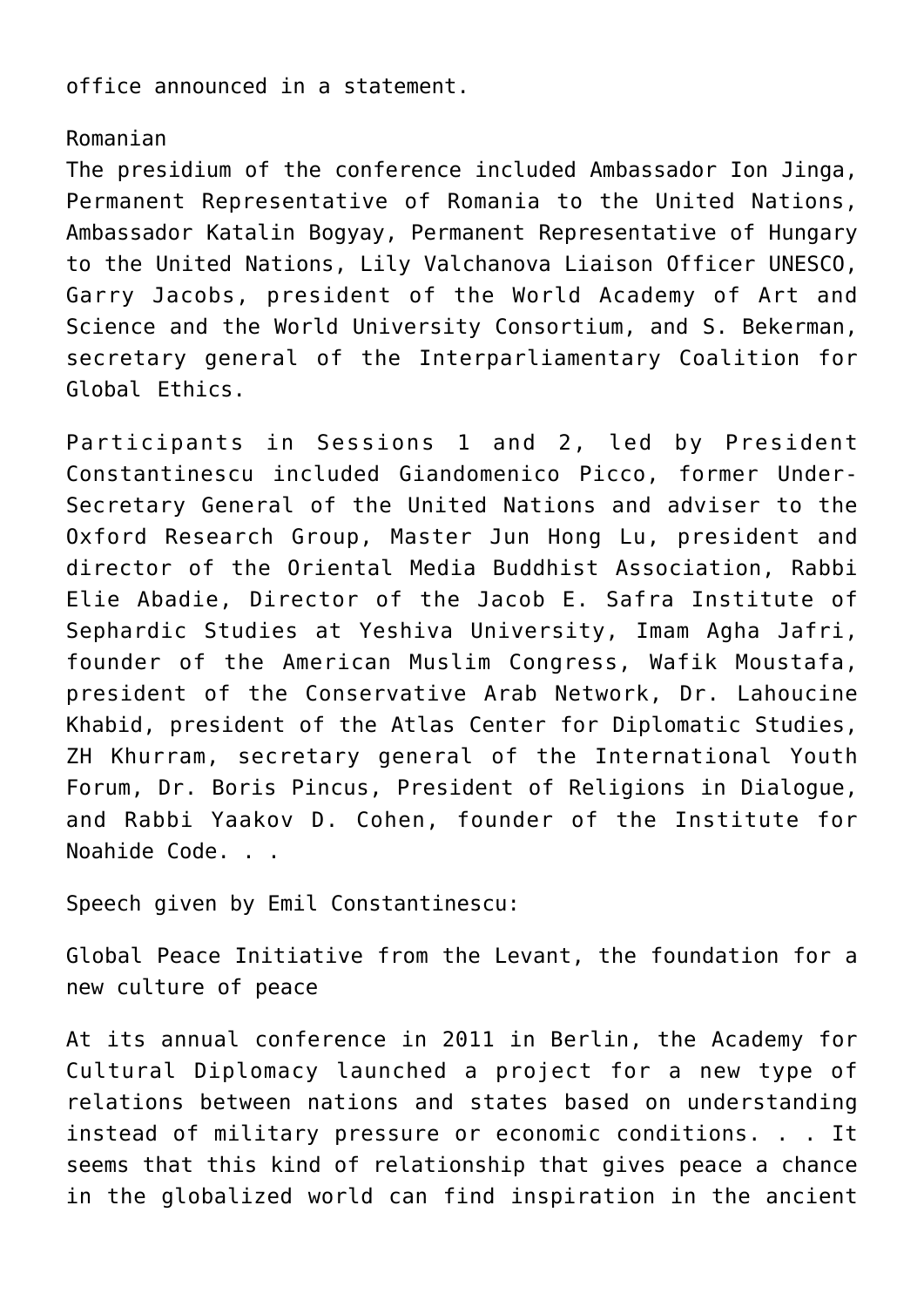world of the Levant. This is not only because the Levant was the cradle of cultural diplomacy, but also because many civilizations including the Egyptian, Jewish, Assyrian, Babylonian, Phoenician, Greek, Arabic empires Roman, Byzantine and Ottoman empires were created in the Levant where they expanded exchanges of goods and ideas. South-East Europe has long been in contact with North Africa and the Middle East, and the people who live here have a long and extensive experience in intercultural dialogue.

In 2012, the Inter-Parliamentary Coalition for Global Ethics took up the initiative and expanded it globally. In 2013, at the end of the conference organized in Bucharest with a wide range of religious, academic and parliamentary representatives, a joint project was set up for the initiative. Considering that the Global Peace Initiative from the Levant could serve as a benchmark and model to achieve peace in all areas of conflict around the globe, on 24 and 25 June 2013, the Inter-Parliamentary Coalition for Global Ethics organized a conference at United Nations headquarters in New York dedicated to promoting this initiative. The Romanian Parliament endorsed it with a message of support.

Question for this article Religion: a barrier or a way to peace?, What makes it one or the other?

In March 2014, the Inter-Parliamentary Coalition for Global Ethics organized a new conference in New York together with the Foundation for the Culture of Peace, headed by Federico Mayor.

It is planned to present the Global Peace Initiative from the Levant to the Congress of the United States, the British Parliament, the Knesset of Israel and to many other parliaments, including those of Japan and Palestine. . . .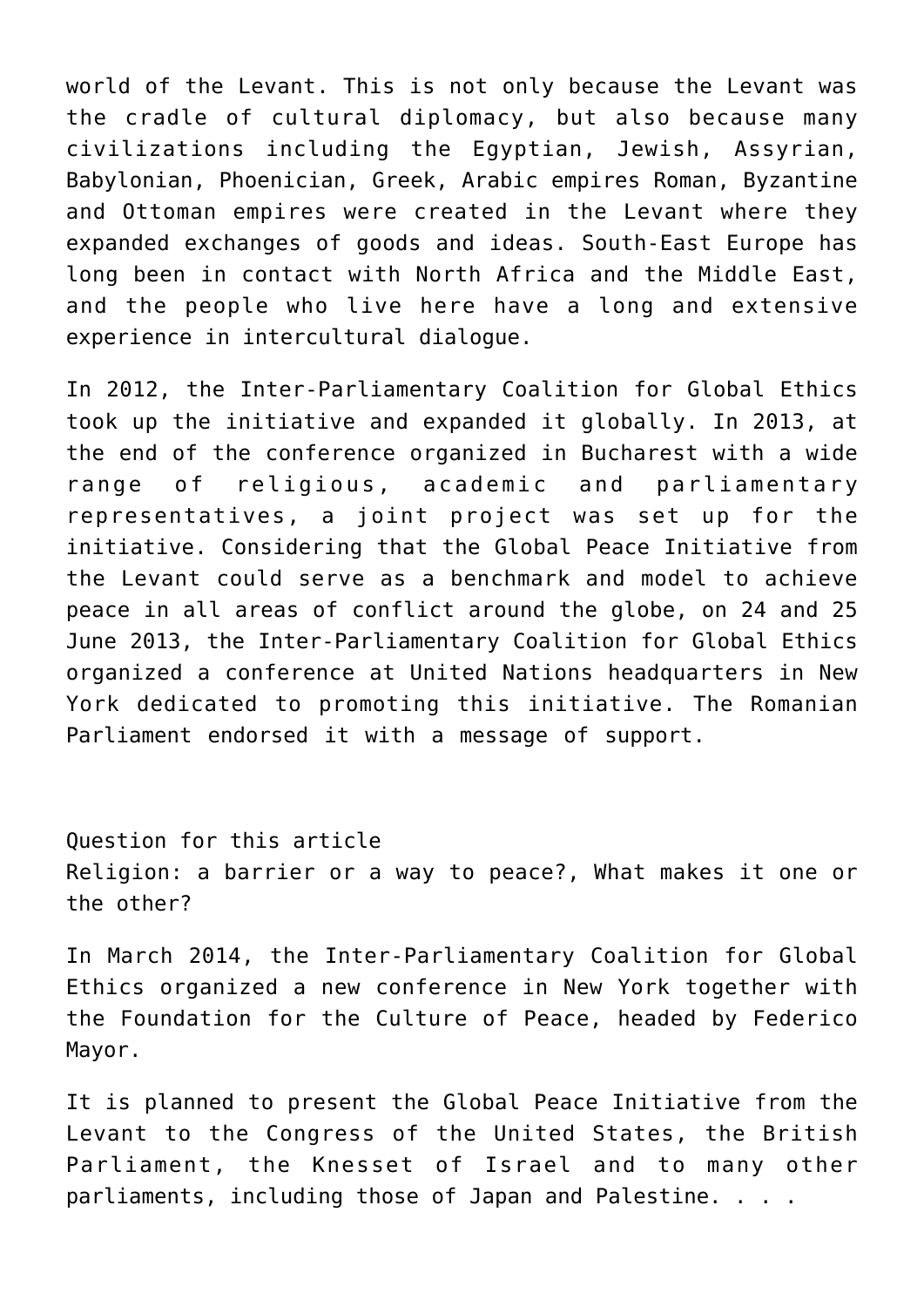This project, dedicated to promoting a culture of peace, invites the participation of researchers and scholars in the humanities, theologians, writers, artists, architects, musicians to build a space of knowledge and understanding through co-operation and mutual respect. A culture of peace is based on a new type of relations, not only between states, but especially between peoples who share common values that were born long before the current nation-states.

The time has come for cultural diplomacy and recognition of the old legacy of the Levant, an alternative reading of the history of this region, especially prior to the wars and conflicts of the present millennium. It offers a new approach, emphasizing what we have in common and what can unite us: principles, values  $\Box$  and skills practiced in the past, that can now be harnessed to ensure not only the stability of this region as a whole, but also building a model of cooperation and trust for all countries. It does not mean that we should deny our past, but to assume it in its tragic dimension. . .

For quite some time international organizations such as UN, UNESCO and civil society have been trying to create a political culture of security through negotiation and cooperation. To promote peace and understanding in the world they have been looking for the lowest common denominator around which we can agree. It is a welcome step and especially in the face of the many immediate threats.

My belief is that we should propose much more. If we want to achieve true peace and understanding between people we should not focus on the lowest common denominator, but to refer to the highest common denominator – faith.

Modern and postmodern societies of the 20th century have promoted equal rights and freedoms regardless of racial and ethnic differences and equal opportunities for women. But all this tends to divide society rather than unifying it. A peace based on a common ideal would be ideal, although it is a